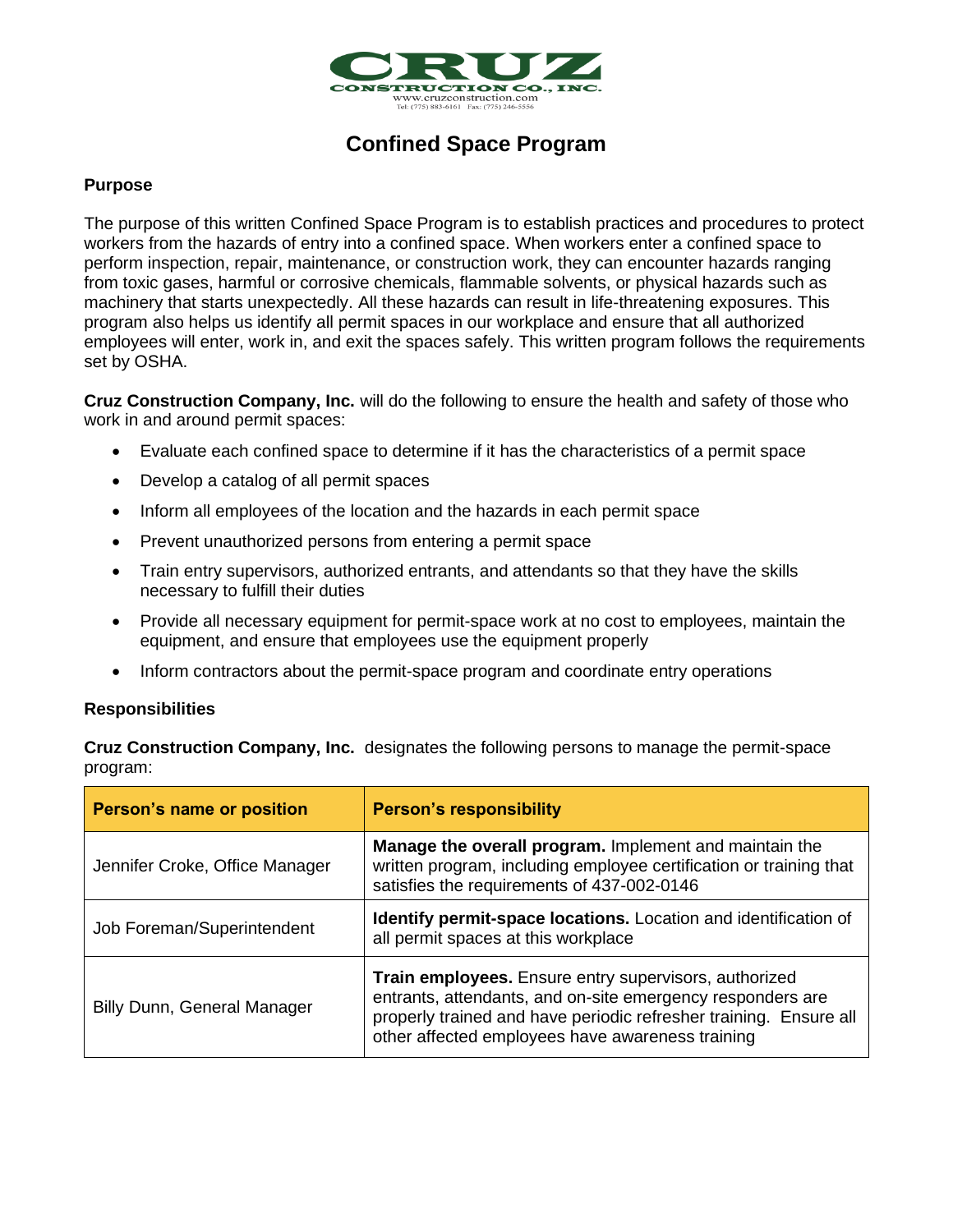

| Job Foreman/Superintendent | <b>Plan for emergencies.</b> Ensure emergency rescue is available<br>and responders are informed about all permit spaces at the<br>workplace and have access to the spaces for drills and training<br>exercises. |
|----------------------------|------------------------------------------------------------------------------------------------------------------------------------------------------------------------------------------------------------------|
| <b>Head Mechanic</b>       | Provide equipment. Ensure all equipment for authorized<br>entrants and attendants is properly maintained and is available<br>when needed                                                                         |

Not following your assigned responsibility could result in loss of life and other injuries or illnesses and may lead to disciplinary action.

#### **Confined space identification and evaluation**

We will provide training and support materials on how to identify the hazards associated with confined and permit spaces and that employees must not enter until fully evaluated.

When feasible, permit spaces must be labeled accordingly. However, the configuration of some confined spaces does not easily allow for the installation of a warning sign. For example, all sewer and storm drains that are entered through a manhole are to be considered permit-required confined spaces, whether labeled or not. Our employees must not rely solely on warning signs.

In instances where labeling a space is necessary, the label should include the words:

- "Danger", and
- "Confined Space", and
- "Enter By Permit Only", or "Entry Permit Required", or "Permit Required", or "Permit Required Prior To Entry" or similar.

#### **Controlling employer requirement**

Before any worker from another employer enters any of our permit-required confined spaces **Job Foreman/Superintendent will** provide information regarding your evaluation and determination to the respective employer, including:

- That the workplace contains permit spaces and can be entered only when the applicable requirements of this rule are met
- Of the identified hazards and your experience with each permit space they will enter
- Of any precautions or procedures you require to protect employees in or near spaces where the work will be performed

Coordination of entry operations with these other employers and vendors should take place to ensure every person involved remains safe, and that different operations do not interfere with each other.

Once other workers have completed their operations, **Job Foreman/Superintendent** will verify the program followed during the permit-space entry, and any hazards confronted or created.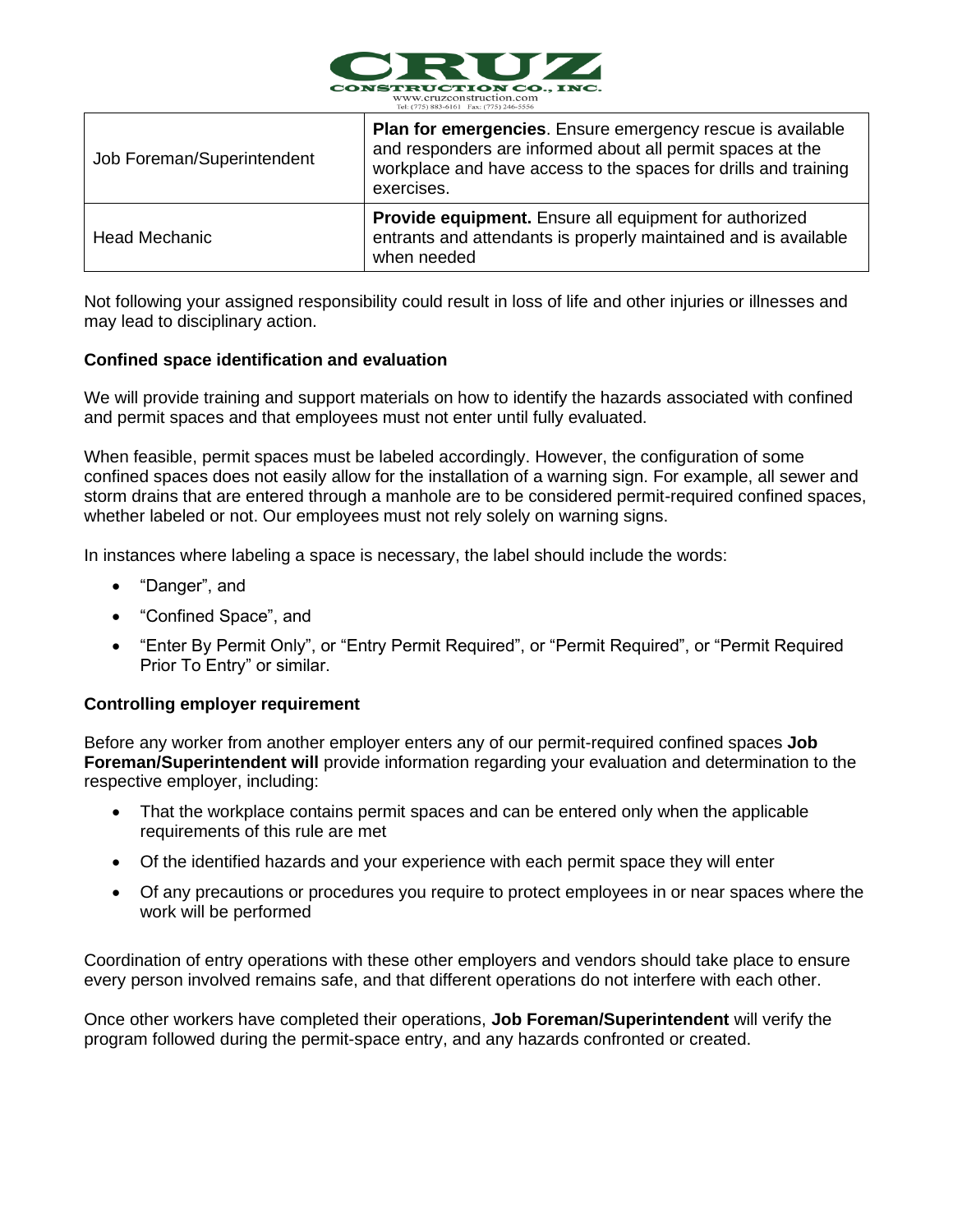

#### **Mobile employees**

If any mobile work is being performed at locations or businesses other than ours which are controlled by someone other than us, this section explains how we will address this issue. **Job Foreman/Superintendent** will make every attempt to determine if our employees will need to work in the confined spaces at their assigned work location. This initial information should come from the host employer or controlling contractor. Even with this information, our mobile employees or lead worker there will also need to be trained at a level where they can perform their own confined-space evaluation. Using Appendices I as noted below, a new evaluation should be conducted of any potential spaces to be entered in order to categorize the space and properly identify the hazards.

Based on this evaluation, we will need to develop safe entry procedures using either appendices II or III (dependent upon initial determinations and work to be performed). All of this confined space program is still applicable to these operations.

When we conclude our entry operations at these other locations, the entry supervisor on site must inform the controlling contractor and host employer about the precautions and procedures you followed and any hazards that were present or that developed during entry operations.

#### **Evaluation**

The following chart contains the identified and evaluated areas that have the characteristics of a confined space. This chart can be used for future evaluations as well.

When conditions within a confined or permit space change significantly, the space must be reevaluated.

#### **Procedures for entering a permit space**

If only workers of other employers (contract workers) will enter the space:

**Job Foreman/Superintendent** will inform the contractor about all hazards in the space, the permitspace program, and company safety rules.

**Job Foreman/Superintendent** will review and discuss each contracted job with the contractor before the work begins.

The contractor will inform **Job Foreman/Superintendent** about the permit-space program that the contractor will follow. If the contractor's permit-space program is less effective than the company's program, the contractor will follow the company's program.

If contract workers and our employees will enter the space:

**Job Foreman/Superintendent** will coordinate entry operations with the contractor so that contract workers and company employees work together, following this company's permit-space program.

If only our employees will enter the space:

#### **1. Pre-entry procedure**

• Obtain an entry permit.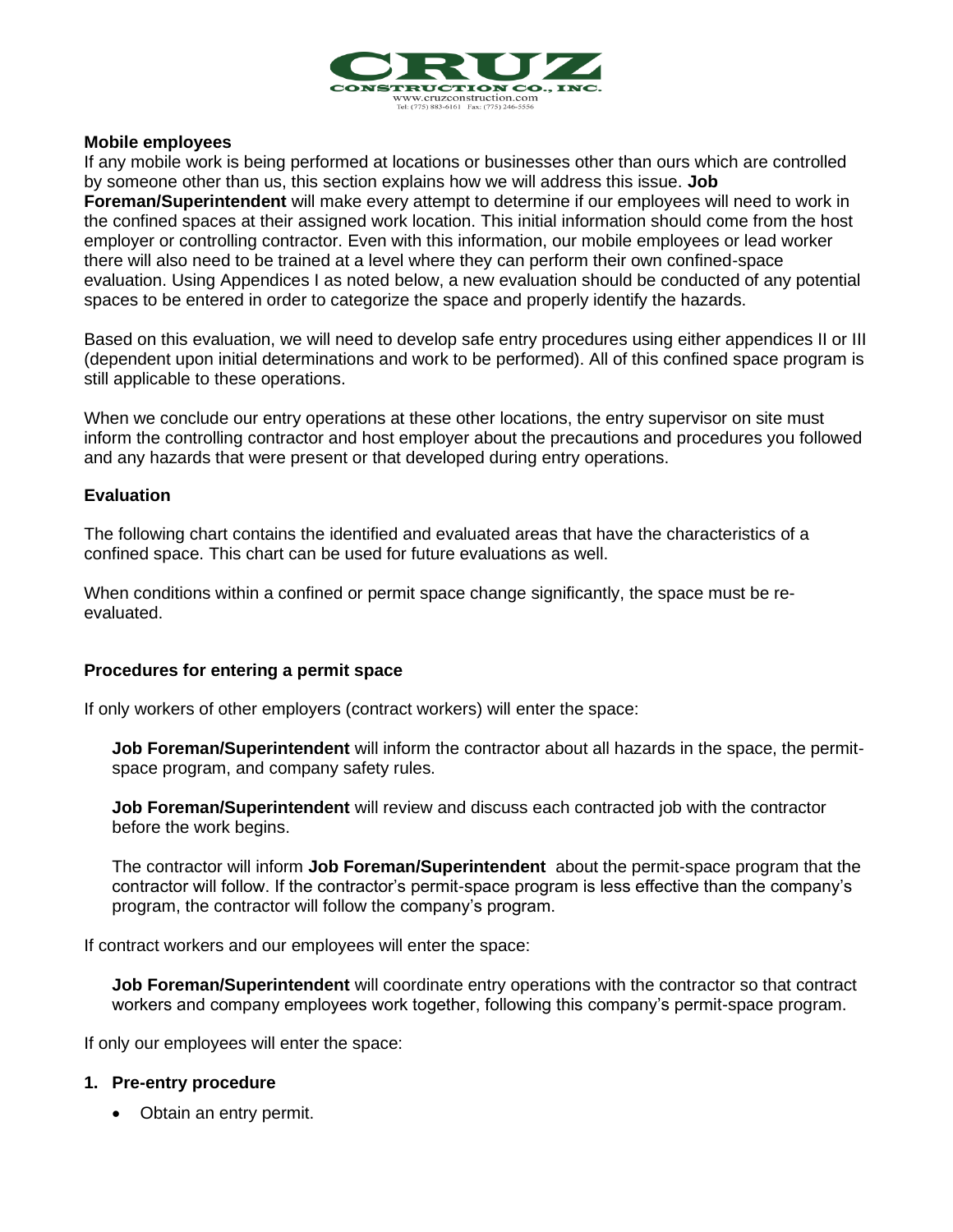

- Specify the acceptable conditions for entering the permit space. If the potential for a hazardous atmosphere has been identified in the confined space evaluation, entry into a permit space is prohibited until the atmosphere has been determined to be safe. Initial testing must be performed from a safe location outside of the space. If direct reading instrumentation is used, it must include those for oxygen content, flammability, and toxic gases, in that order. The percentage of oxygen for entry must not be less than 19.5 percent or more than 23.5 percent at normal atmospheric pressure. The atmosphere in the space should be continuously monitored.
- Provide authorized entrants with the opportunity to observe any monitoring or testing of the space.
- Isolate the permit space from sources of hazardous energy. Disconnect hazardous equipment from the sources of hazardous energy, whenever possible. All chemical and steam pipes, treating agents, and lines must be blanked or removed. Electrical isolation must be accomplished by locking out circuit breakers or disconnects in the "off" position with a key-type lock. The key must remain with the authorized entrant. If more than one person enters the space, a group lockout procedure is allowed (ref. The control of hazardous energy, 1910.147.
- Eliminate or control other physical hazards identified for the permit space.
- Purge, flush, or ventilate the space to eliminate or control atmospheric hazards. Initial testing of the atmosphere must be performed from outside the space. Continuous ventilation must be maintained in the space.
- Ensure that entrants have the equipment they need to do their jobs (including rescue equipment) and they know how to use the equipment.
- Set up barriers, if necessary, to protect entrants from external hazards.
- Post a warning at the entrance to the space that says: WARNING, PERMIT-REQUIRED CONFINED SPACE. ENTRY BY PERMIT ONLY.
- If special equipment is required for entry, the appropriate information may be included on the signs; for example: RESPIRATOR REQUIRED FOR ENTRY or LIFELINE REQUIRED FOR ENTRY.
- Verify that conditions in the space are safe for the planned duration of entry and the work to be performed.
- Complete and sign the entry permit to authorize entry into the permit space.
- Display the completed entry permit at the time of entry so that authorized entrants can confirm that pre-entry preparations have been completed.

#### **2. Conditions during entry**

- All electrical equipment in the space must be properly grounded.
- The space must have adequate lighting.
- All unauthorized persons must be kept away from the space.
- Welding and burning equipment other than torches and hoses must not be taken into the space. Gas cylinders or welding machines must remain outside the space. They must be blocked if they are on wheels. All welding equipment must have quick shutoffs that are under control of the attendant. When gas welding or cutting is suspended, the gas supply must be turned off at the cylinder and the torch removed from the confined space. For more information on welding and cutting in confined spaces please refer to OSHA's Welding Standard.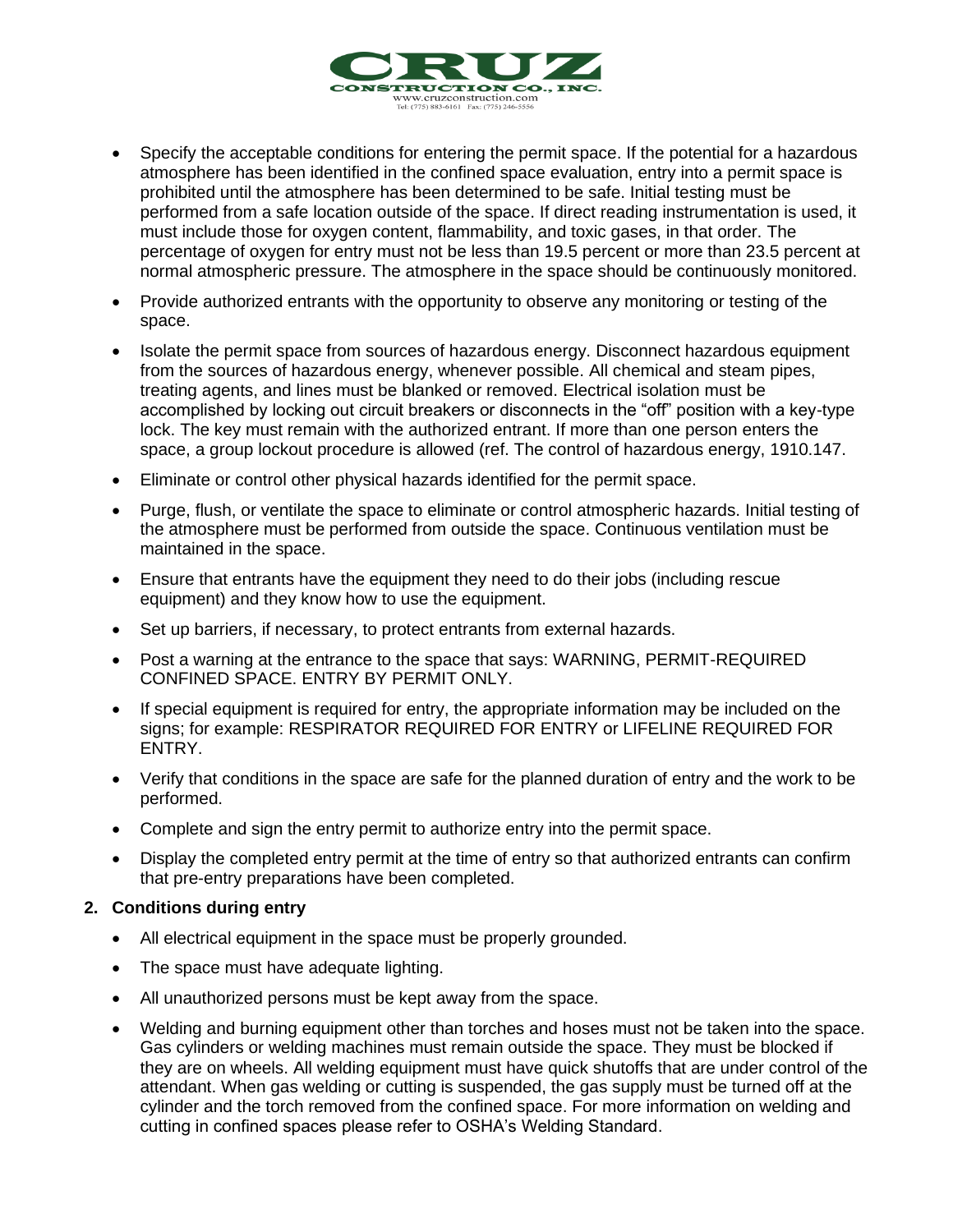

- The attendant must know how to shut down welding and burning equipment when entrants perform hot work.
- If entrants need a ladder to enter a permit space, the ladder must be secure and must not be removed when they are in the space.
- Entrants must leave the permit space immediately when any of the following occurs:
	- 1. An order to evacuate is given by the attendant or entry supervisor.
	- 2. An entrant recognizes any warning sign, such as the monitor alarm or symptom of exposure.
	- 3. An evacuation alarm is activated.
	- 4. An entrant is unable to communicate with the attendant.
	- 5. An entrant recognizes any other physical hazards that are unsafe.
- An attendant immediately outside the space must monitor authorized entrants. The attendant must have a means of continuous communication with entrants.
- If entrants are injured or become ill, the attendant must contact **Jennifer Croke, Office Manager**.

#### **3. Procedure following entry**

- The entry supervisor will terminate entry and cancel the entry permit when entry operations have been completed or an emergency occurs in or near the space.
- **Cruz Construction Company, Inc.** will retain each canceled entry permit for at least one year to evaluate the permit-space program.

#### **Completing the entry permit**

Before employees enter a permit space, the entry supervisor must complete and sign an entry permit that verifies the permit space is safe for employees to enter. The entry permit must be posted at the permit-space entry and include the following information:

- Location of the permit space
- Purpose of entry
- Entry date and the time employees will enter
- Authorized entrants' names
- Authorized attendants' names
- Entry supervisor's name and signature
- Hazards in the space
- How hazards will be controlled so that the space is safe to enter
- Acceptable entry conditions
- Testing data and testers' initials that certify the space is safe to enter
- Names of emergency responders and instructions for contacting them
- Communication procedures used by entrants and attendants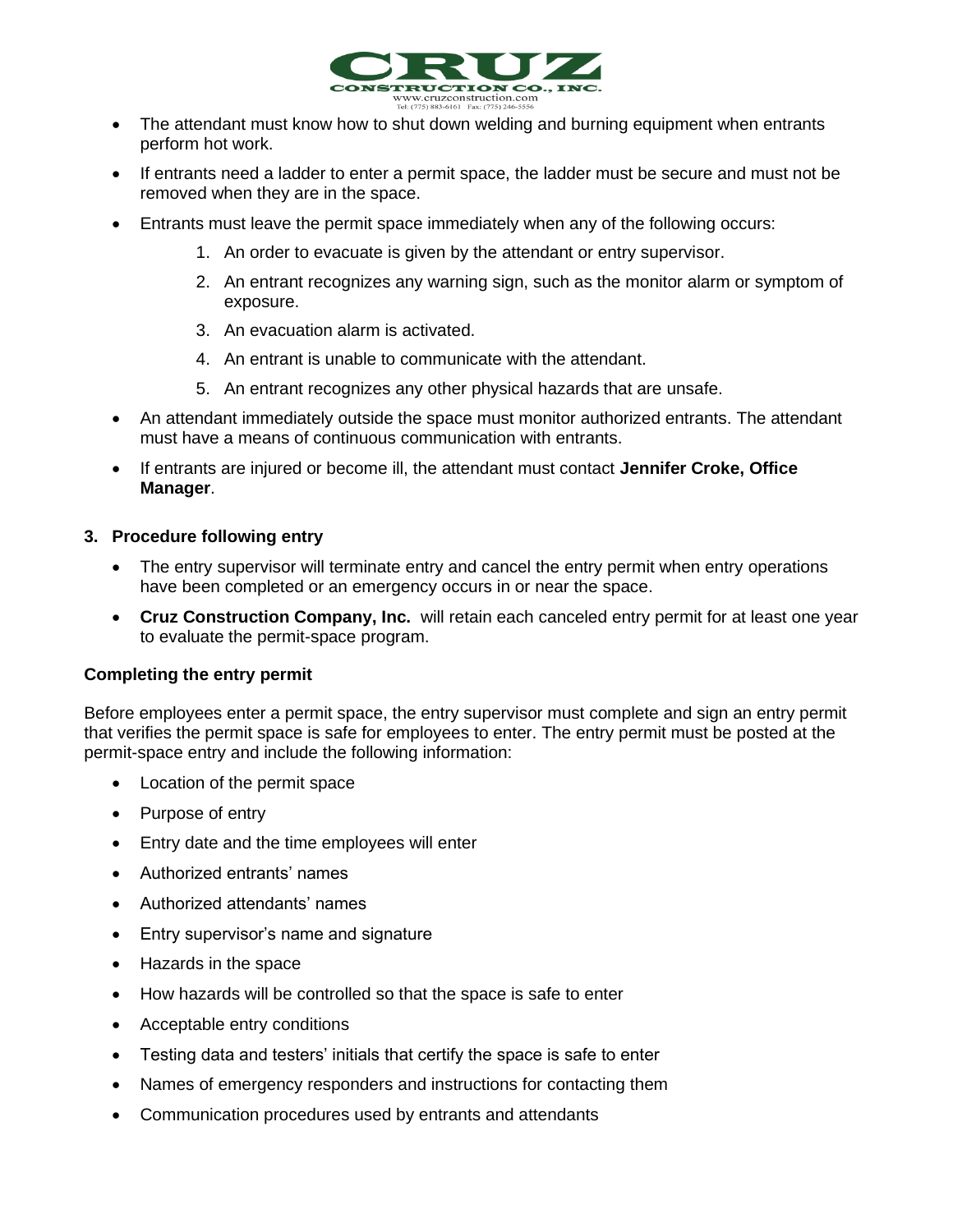

- A list of all equipment, including PPE, necessary to ensure entrants' safety
- A description of any other permits that entrants need to work in the space

The procedure for completing an entry permit:

- Obtain an entry permit before employees enter the space.
- Accomplish all pre-permit activities required for entering the space.
- Complete all items on the entry permit.
- Sign the permit. If any item on the permit is checked as "NO" (meaning not yet completed or available), the permit must not be signed.
- Attach a copy of the entry permit outside the confined space. Keep it there until the entry operations are finished and the entry supervisor cancels it.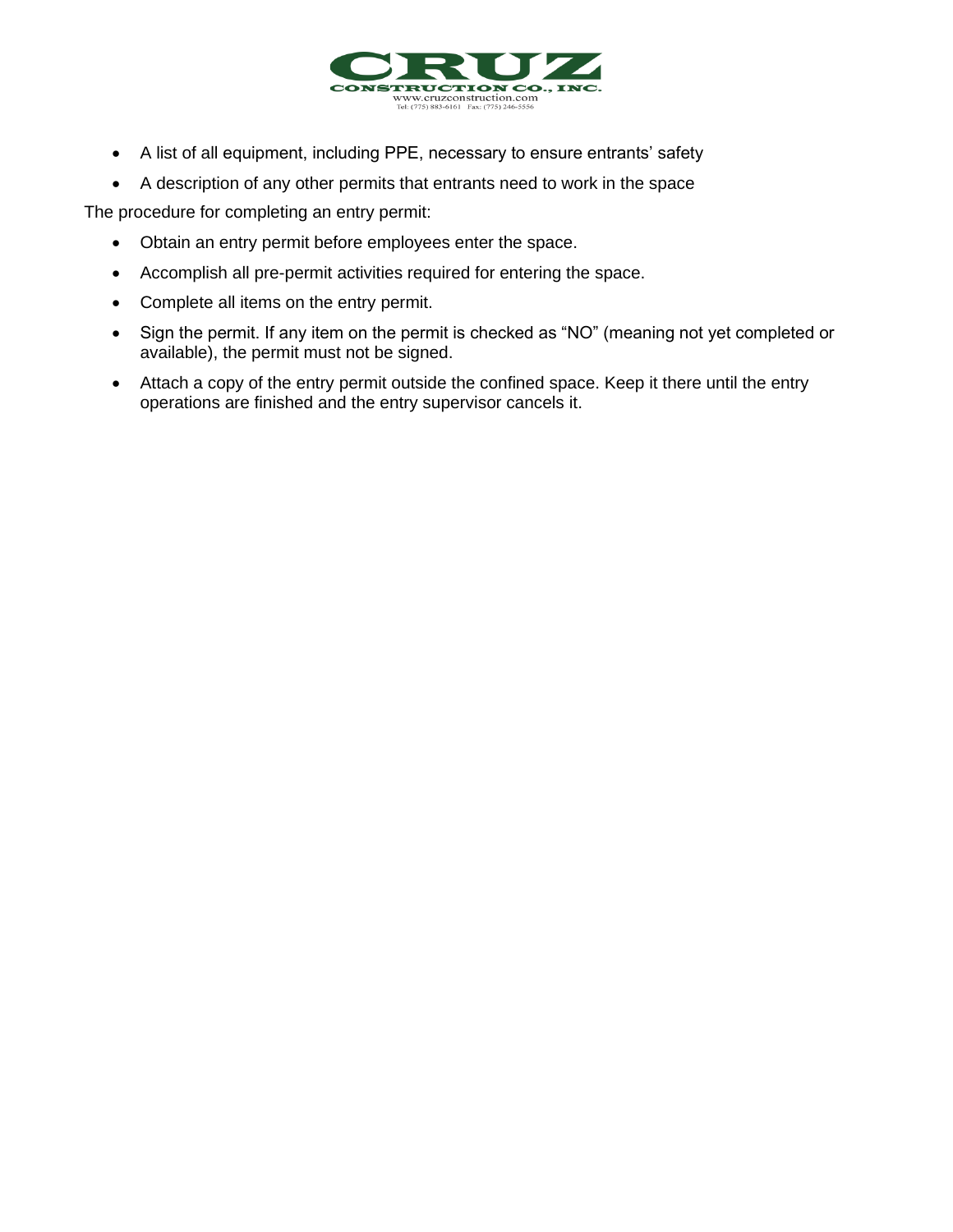

### **Duties of entrants, attendants, and entry supervisors**

Authorized entrants, attendants, and entry supervisors have the following duties and responsibilities:

| <b>Duty/responsibility</b>                                                                            | <b>Entrant</b> | <b>Attendant</b> | <b>Supervisor</b> |
|-------------------------------------------------------------------------------------------------------|----------------|------------------|-------------------|
| Keep unauthorized<br>entrants away from the<br>space.                                                 |                | X                | X                 |
| Remove unauthorized<br>individuals who enter<br>or who attempt to enter<br>the permit space.          |                |                  | X                 |
| Communicate with<br>entrants, monitor their<br>status, and tell them<br>when to evacuate.             |                | X                |                   |
| Inform the entrants and<br>the entry supervisor if<br>unauthorized persons<br>enter the permit space. |                | X                |                   |
| Communicate with the<br>attendant regularly.                                                          | X              |                  |                   |
| Remain outside the<br>space during entry<br>operations until<br>relieved by another<br>attendant.     |                | X                |                   |
| Know the number and<br>identity of authorized<br>entrants.                                            |                | X                |                   |
| Use all equipment<br>properly.                                                                        | x              | X                |                   |
| Determine that<br>acceptable entry<br>conditions are<br>maintained.                                   |                | X                | X                 |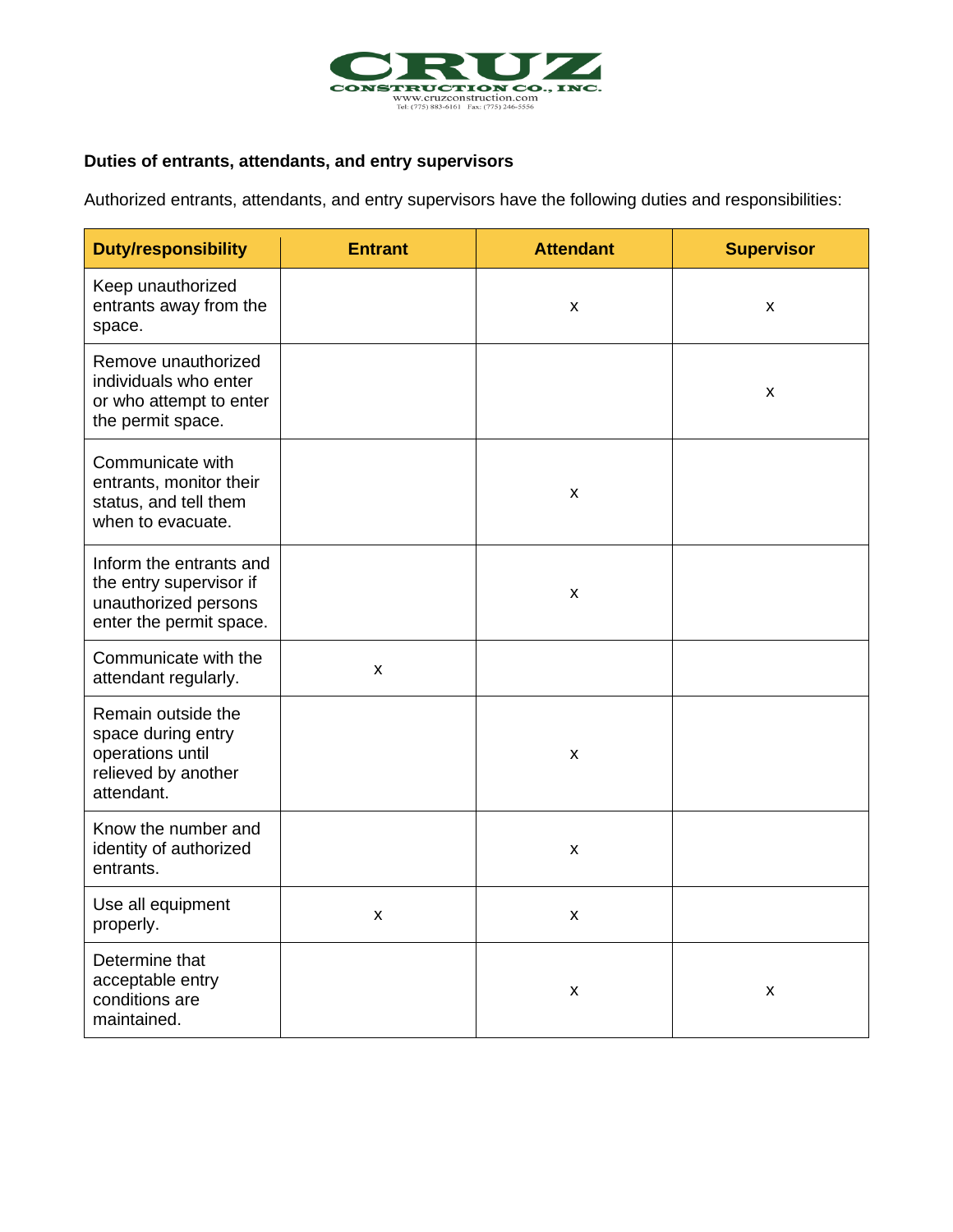

| <b>Duty/responsibility</b>                                                                                                             | <b>Entrant</b> | <b>Attendant</b>   | <b>Supervisor</b> |
|----------------------------------------------------------------------------------------------------------------------------------------|----------------|--------------------|-------------------|
| Order entrants to<br>evacuate the space in<br>an emergency.                                                                            |                | X                  |                   |
| Exit from the permit<br>space immediately<br>upon an order to<br>evacuate, an alarm<br>warning, or a sign of a<br>hazardous condition. | X              |                    |                   |
| Know permit-space<br>hazards, including the<br>mode, symptoms, and<br>consequences of<br>exposure.                                     | X              | X                  | X                 |
| Notify the attendant of<br>any signs or symptoms<br>of exposure to a<br>hazardous condition                                            | X              |                    |                   |
| Terminate the entry<br>and cancel the permit<br>when entry operations<br>are finished or if a<br>prohibited condition<br>arises.       |                |                    | X                 |
| Verify that entry<br>conditions are<br>acceptable before<br>signing the permit and<br>allowing entry.                                  |                |                    | X                 |
| Perform nonentry<br>rescues if necessary.                                                                                              |                | $\pmb{\mathsf{X}}$ |                   |
| Verify that rescue<br>services are available<br>and the means for<br>summoning them are<br>effective.                                  |                |                    | X                 |
| Summon emergency<br>responders when<br>entrants need their<br>services.                                                                |                | X                  |                   |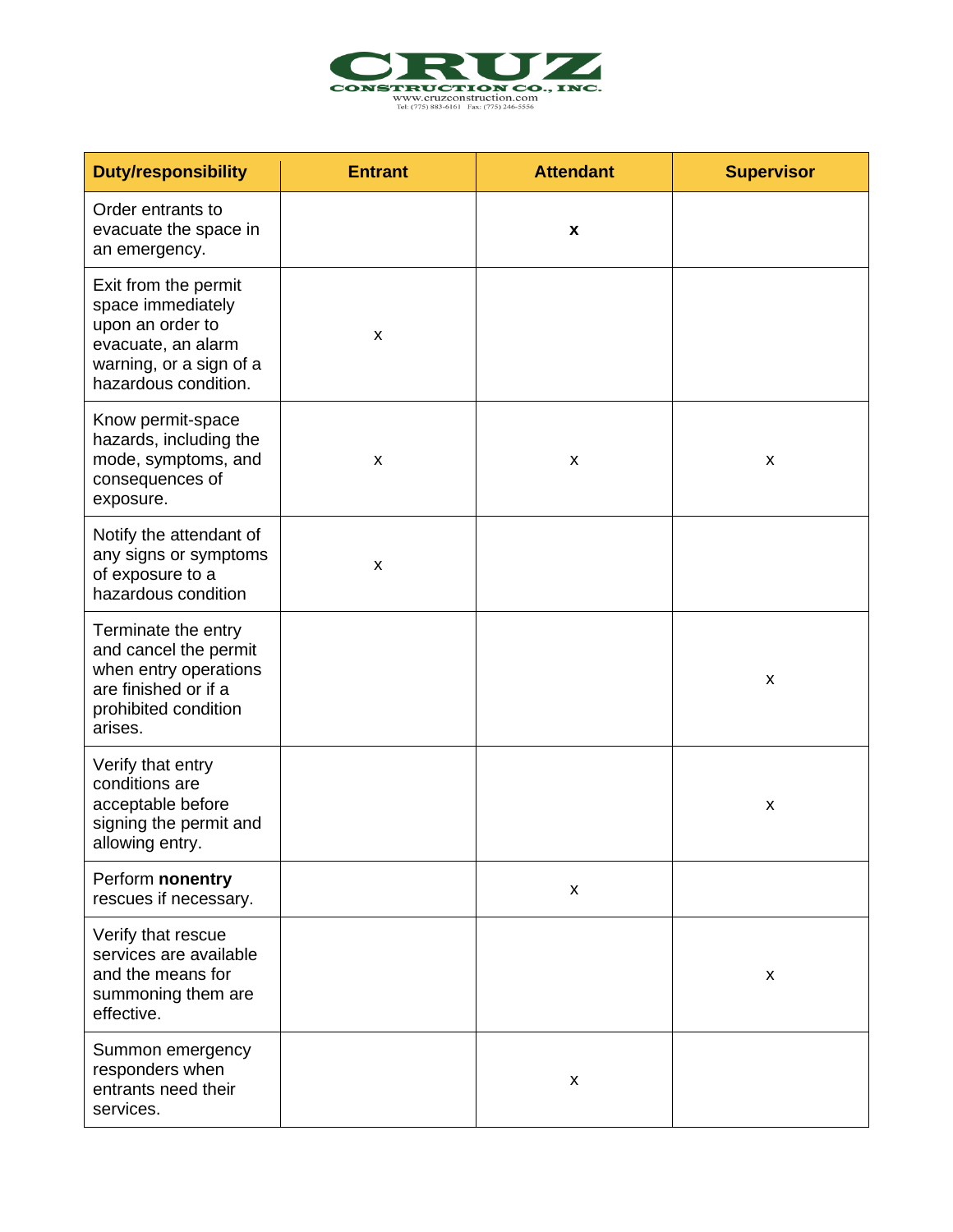

#### **Alternate procedure for entering a permit space**

For more information on what it means to eliminate a hazard see OSHA's definitions in the Confined Space Standard.

If the space has physical hazards that can be eliminated, or atmospheric hazards that can be controlled by forced-air ventilation, or both, our employees can enter the space if they create procedures that accomplish the following:

- Identify the hazards of the space.
- Identify and follow the methods to eliminate the hazards; verify that the methods used successfully eliminated those hazards.
- When you have hazards that can be controlled with continuous forced-air ventilation, identify those atmospheric hazards. Test the air within the space with direct-reading instruments before entering the space to ensure that all identified hazards are adequately controlled. The oxygen content must be between 19.5% and 23.5% but should also be within 0.1% of the oxygen level outside of the space. Ensure that all other identified atmospheric hazards are absent before entering the space. Continuously monitor the space during the entire duration of the entry.
- When using a direct-reading instrument to test the air, ensure that it passes a "bump test" at the beginning of the work shift it will be used.
- Ensure that any condition in the space that makes it unsafe to remove the entrance cover is eliminated before the cover is removed.
- Ensure the entrant has an effective means of communication while in the space.
- Set up barriers, if necessary, to protect entrants from external hazards.
- Follow the written program and obtain an entry permit if it is necessary to enter the space to eliminate hazards or to test the space for atmospheric hazards.
- Document each entry and include:
	- o The location of the space
	- o The hazards associated with the space
	- o Measures taken to eliminate the hazards
	- $\circ$  Measures used to control hazardous atmospheres (when applicable)
	- $\circ$  The name of direct-reading instruments used to test the atmosphere and the calibration date (when applicable)
	- o The results of atmospheric testing (when applicable)
	- $\circ$  The entry date
	- o The duration of the entry
	- o Any conditions that caused the evacuation of the space
	- $\circ$  The name, title, and signature of the person responsible for ensuring that the space is safe to enter
- Keep the document where the space is located for the duration of the entry.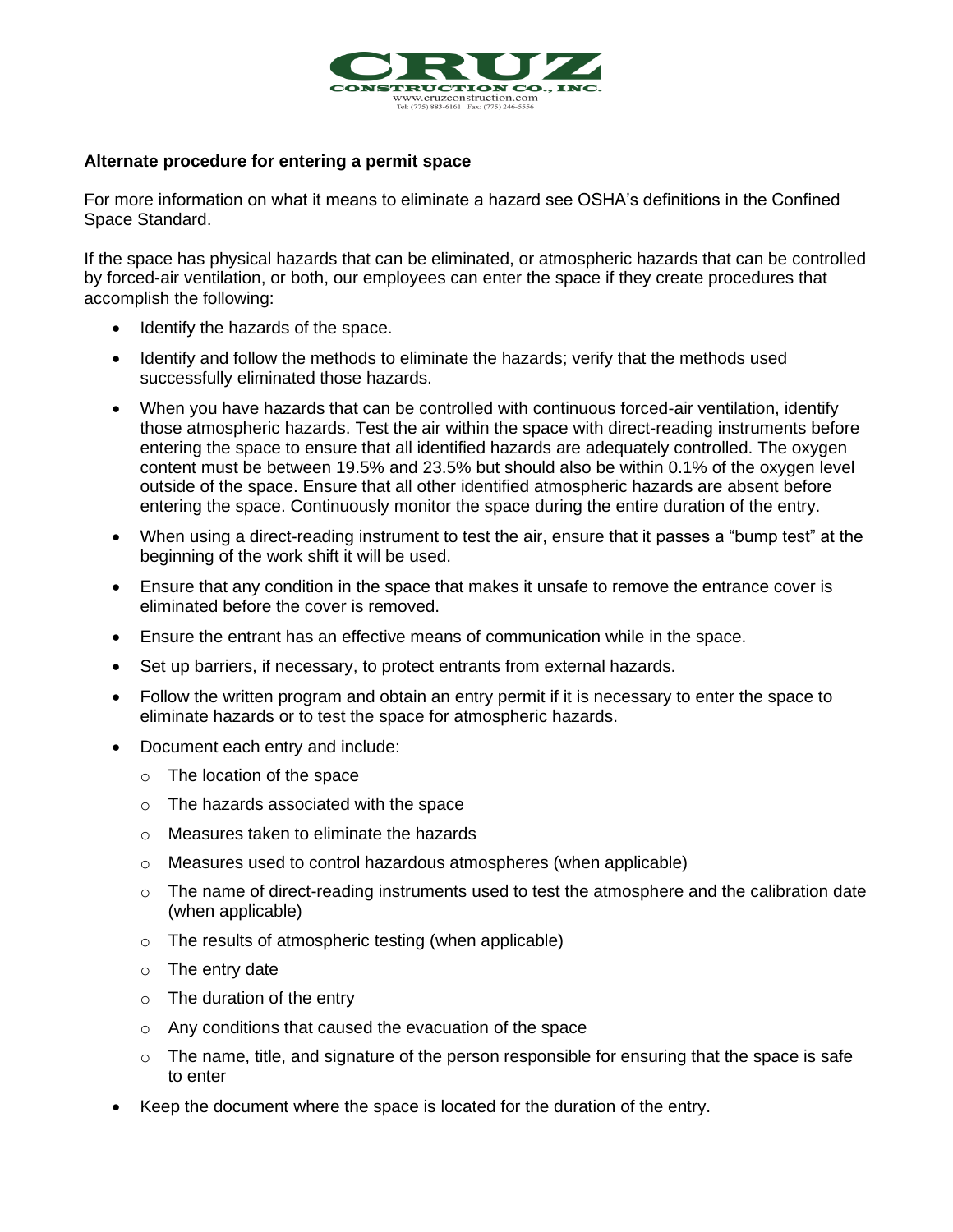

• Document any deviation from alternate entry procedures.

#### **Training employees**

**Cruz Construction Company, Inc.** will train all authorized entrants, attendants, and entry supervisors so that they have the understanding, knowledge, and skills necessary to perform their jobs.

Training will be provided in the following manner:

- Before the employee is first assigned duties
- Before there is a change in the employee's assigned duties
- When there is a change in permit-space operations that presents a hazard for which the employee has not been trained
- When there is a change in the confined-space program or when a performance audit shows deficiencies.
- When there is a deviation from the established procedures or when employee knowledge of the procedures is inadequate.

**Cruz Construction Company, Inc.** will certify that employees have been trained by recording each employee's name, the type of training, the trainer's signature, and the training date. The record will be available for inspection by employees and their authorized representatives.

Provide awareness training to all employees who work in areas where permit spaces are present.

Repeat awareness training when there is a change in the written program and when there are new or previously unidentified permit spaces.

Awareness training must explain:

- The written permit-space program
- How to recognize a permit space
- How entry is authorized by the entry permit
- How entry is authorized by the alternate entry procedures (if used)

#### **Rescue and emergency services**

#### **Nonentry rescue**

Nonentry rescue is the preferred method for rescuing an entrant from a permit space. A retrieval system must be available to retrieve entrants from vertical permit spaces that are more than five feet deep. The retrieval system must be used to rescue an entrant unless the equipment would increase the entrant's risk of injury. Each authorized entrant must use a properly attached chest harness or full-body harness. Entrants may use wristlets if chest or full-body harnesses put them at a greater risk of injury in an emergency. The other end of the retrieval line must be attached to a personnel retrieval system outside the permit space so that rescue can begin immediately.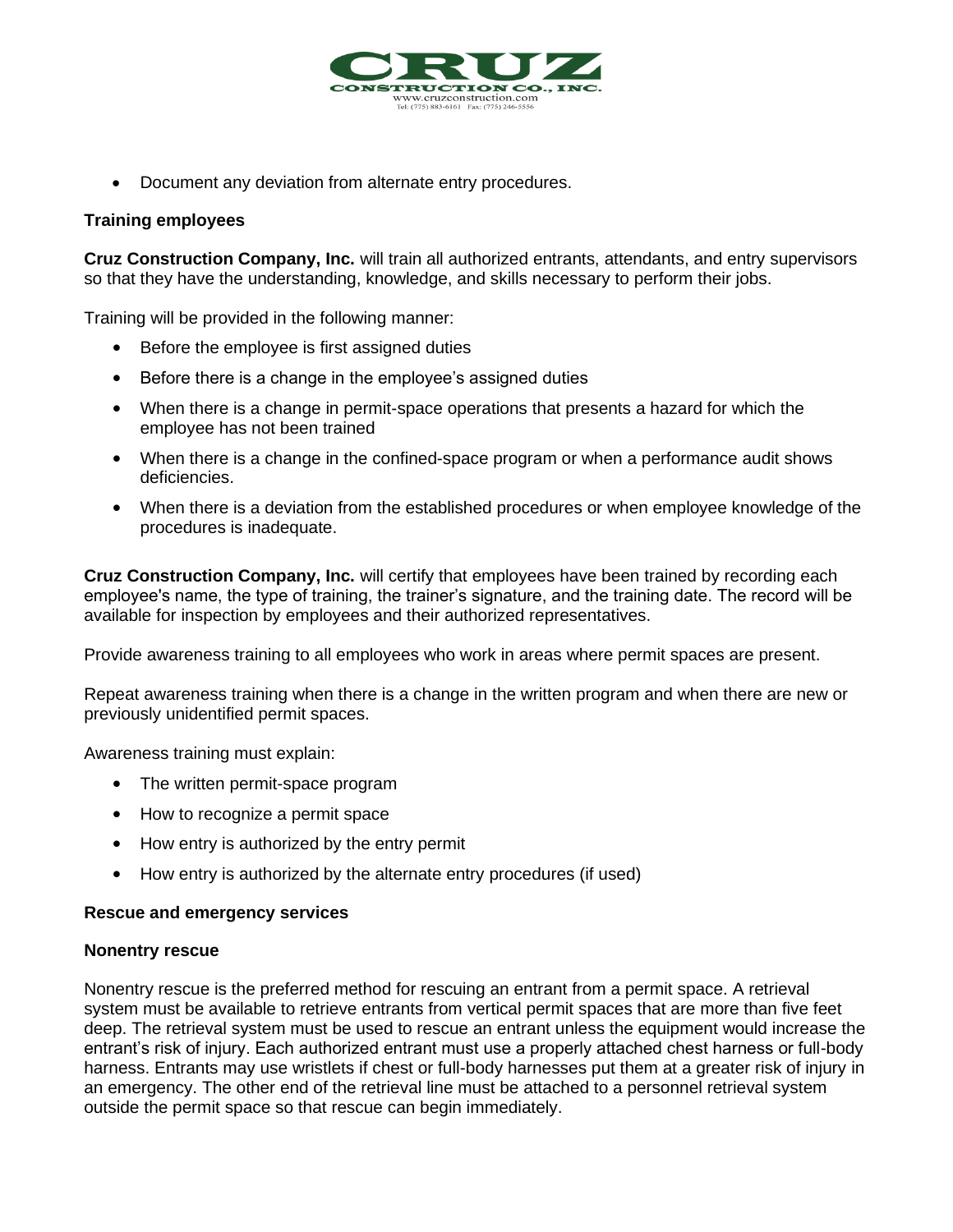

If an entrant could be exposed to a substance for which a safety data sheet (SDS) is required to be kept, that SDS must be made available to the medical facility that treats the entrant after retrieval from the space.

#### **Entry rescue**

#### *On-site rescue and emergency services*

Employees will not enter a permit space to respond to an emergency unless they have been properly trained and equipped. If a permit-space rescue is necessary, the attendant is responsible for doing the following:

- Summoning emergency responders
- Attempting to rescue entrants using only nonentry rescue equipment
- Monitoring the emergency and informing responders about the number of victims, their condition, and the hazards in the space

Only properly equipped, trained employees are permitted to enter a permit space during an emergency. Each employee who will enter a permit space in an emergency must do the following:

- Complete training required to establish proficiency as an authorized entrant.
- Complete training in basic first aid and CPR.
- Complete training in use of personal protective and rescue equipment.
- Use appropriate personal protective and rescue equipment.
- Perform assigned rescue duties during a permit-space emergency.
- Practice a permit-space rescue at least once every 12 months. Drills can be performed in simulated, confined spaces that do not contain physical or atmospheric hazards.

#### *Third-party rescue and emergency services*

When a third-party rescue service is used, ensure that the service:

- Agrees to provide the service
- Can perform all necessary rescue operations
- Is trained in first aid and CPR and at least one member is certified in first aid and CPR

#### **Program evaluation**

At least once a year, **Jennifer Croke, Office Manager and Billy Dunn, General Manager** will review canceled entry permits to identify if there are any program deficiencies. The review must be done sooner if there is reason to believe that the program does not adequately protect employees. Actions to correct deficiencies will be documented and affected employees will be retrained.

#### **Recordkeeping**

Keep canceled permits for at least one year from the date the permit expires for review. In addition, OSHA standard 1910.1020(d)(1)(ii) states "Employee exposure records." Each employee exposure record shall be preserved and maintained for at least thirty (30) years."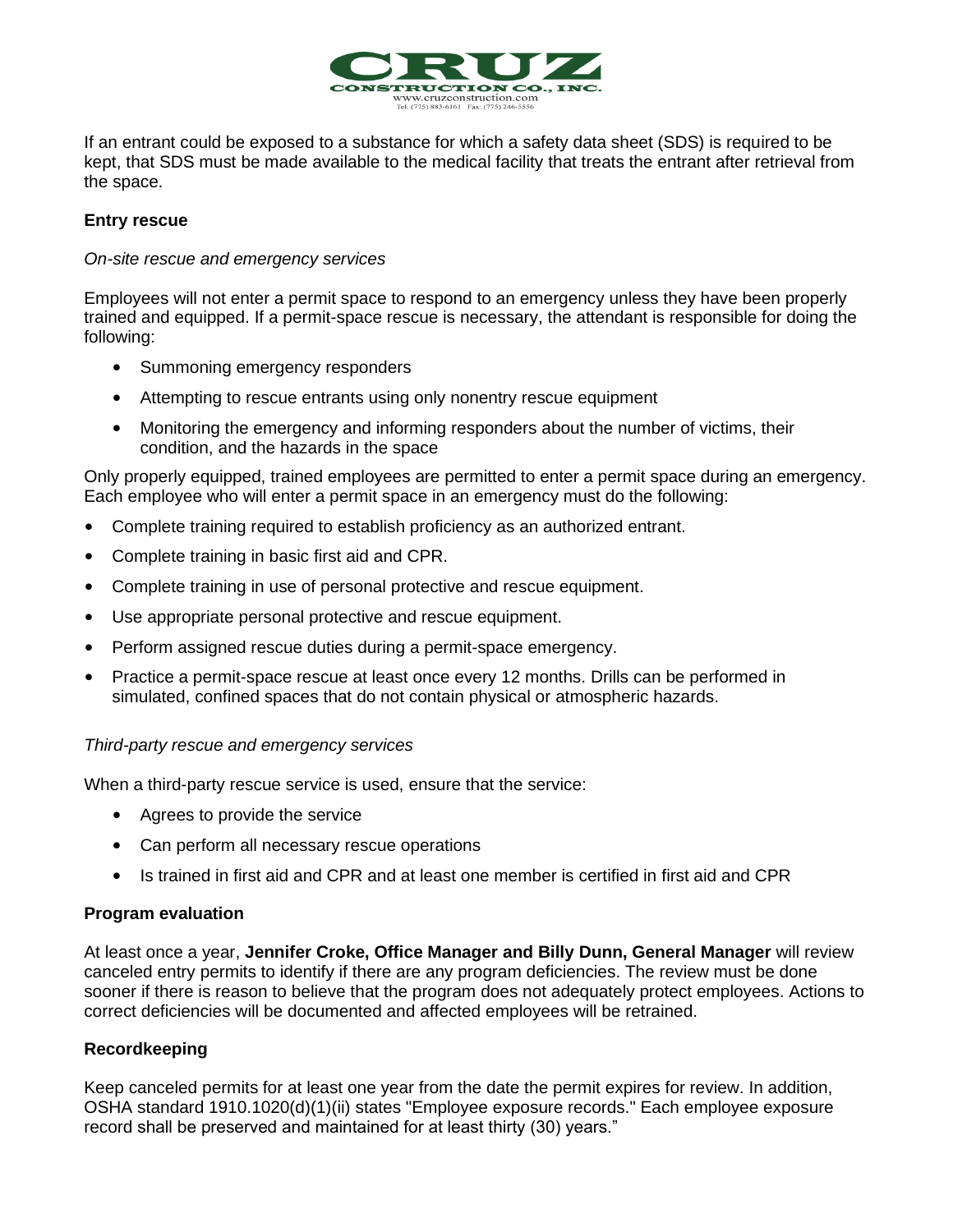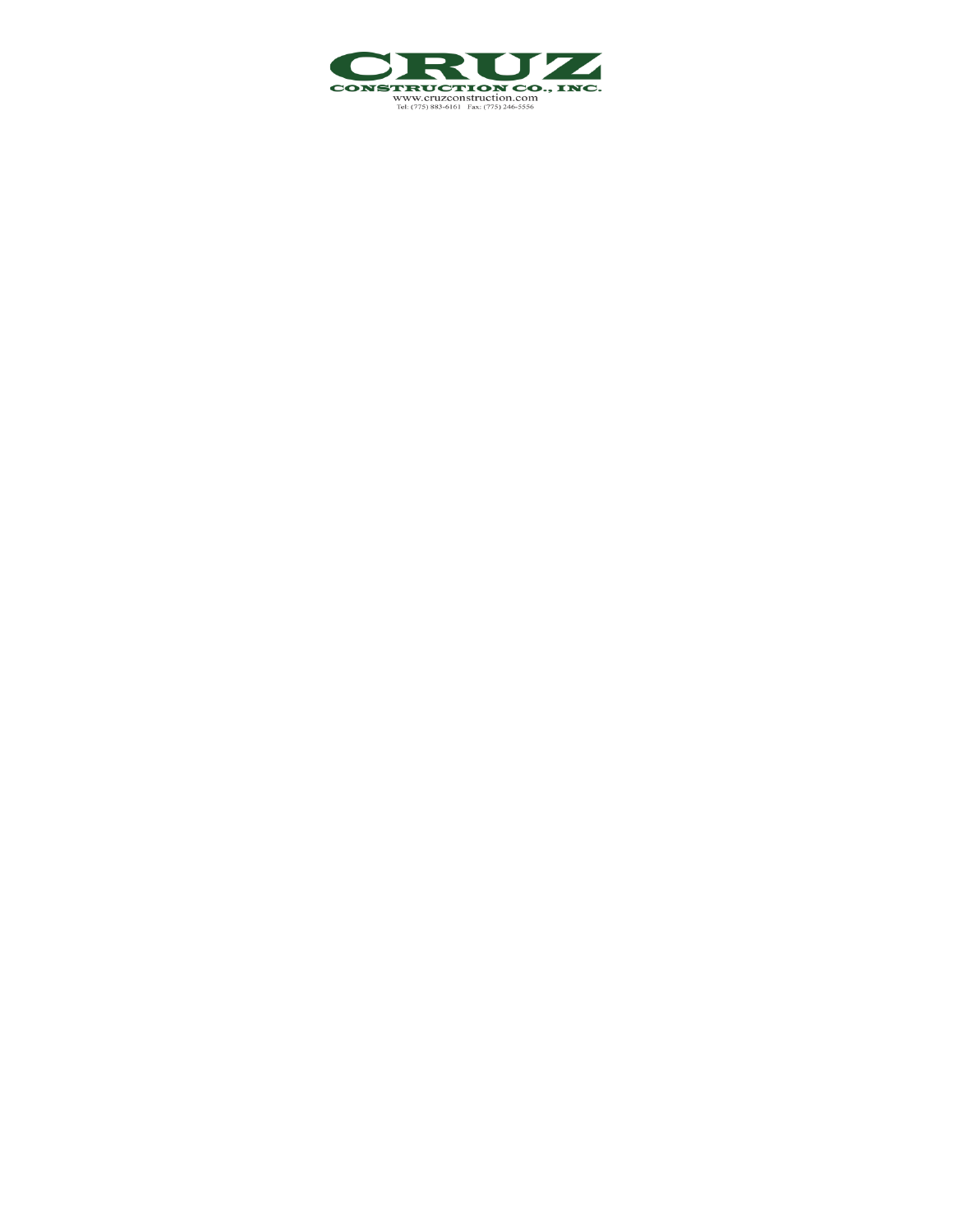

### **Appendix I: Confined space evaluation form**

| <b>Basic information</b> |  |       |  |  |
|--------------------------|--|-------|--|--|
| Your name:               |  | Date: |  |  |
| Location of space:       |  |       |  |  |
| Description of space:    |  |       |  |  |
| Tasks performed in       |  |       |  |  |
| this space:              |  |       |  |  |

#### **Initial confined space determination**

|                                                                                                                                                                                                                                       | Yes | No |
|---------------------------------------------------------------------------------------------------------------------------------------------------------------------------------------------------------------------------------------|-----|----|
| <b>SIZE:</b> Is the space large enough to fully enter to perform work?                                                                                                                                                                |     |    |
| <b>ENTRY/EXIT:</b> Is there limited means of entry and exit that could hinder the ability to escape?<br>Doorways and other portals through which a person can walk are normally not considered<br>restricted means for entry or exit. |     |    |
| <b>Occupancy:</b> Is the space <b>NOT</b> designed for continuous human occupancy?                                                                                                                                                    |     |    |

**ATTENTION:** If the answer to all three of these questions is "yes" then this is a confined space. Continue the evaluation

| Permit-required confined space determination                                                                                                                                                                                                                            |     |    |  |  |
|-------------------------------------------------------------------------------------------------------------------------------------------------------------------------------------------------------------------------------------------------------------------------|-----|----|--|--|
|                                                                                                                                                                                                                                                                         | Yes | No |  |  |
| <b>HAZARDOUS ATMOSPHERE:</b> Does the space contain or have a potential to contain a<br>hazardous atmosphere? Examples: combustible dusts, flammable mixtures, or oxygen<br>deficiency that may expose employees to the risk of death, incapacitation, or acute illness |     |    |  |  |
| <b>ENGULFMENT:</b> Does the space contain a material that has the potential for engulfing an<br>entrant? Examples: liquids or granular solids                                                                                                                           |     |    |  |  |
| <b>CONFIGURATION:</b> Does the space have an internal configuration such as inwardly<br>converging walls or a sloping floor that could trap or asphyxiate an entrant?                                                                                                   |     |    |  |  |
| <b>OTHER HAZRDS:</b> Does the space contain another serious safety or health hazard? Examples:<br>radiation, noise, electricity, and moving parts of machinery                                                                                                          |     |    |  |  |

**ATTENTION:** If the answer to **any** of these questions is" yes," then this is a permit space. Continue the evaluation.

| Initial evaluation of this permit-required confined space<br>(Existing hazards or work processes and equipment which introduce new hazards) |  |  |  |                                                     |     |  |  |
|---------------------------------------------------------------------------------------------------------------------------------------------|--|--|--|-----------------------------------------------------|-----|--|--|
| <b>Known/Potential Hazard</b><br>Known/Potential Hazard<br>N/A<br>Yes<br><b>Yes</b><br>No                                                   |  |  |  | <b>No</b>                                           | N/A |  |  |
| Extreme temperature                                                                                                                         |  |  |  | Welding/hot work/ignition sources                   |     |  |  |
| Entrapment                                                                                                                                  |  |  |  | Electrical                                          |     |  |  |
| Harness or lifeline snag<br>points                                                                                                          |  |  |  | Confined-space signage posted                       |     |  |  |
| Mechanical                                                                                                                                  |  |  |  | Inert gas                                           |     |  |  |
| <b>Noise</b>                                                                                                                                |  |  |  | Abrasive blasting                                   |     |  |  |
| Vibration                                                                                                                                   |  |  |  | Use of solvents or chemicals                        |     |  |  |
| Pressurized lines                                                                                                                           |  |  |  | Use of internal combustion engine                   |     |  |  |
| Tripping/slipping hazards                                                                                                                   |  |  |  | Painting or coating                                 |     |  |  |
| Unguarded equipment                                                                                                                         |  |  |  | Demolition activities                               |     |  |  |
| Radiation                                                                                                                                   |  |  |  | Other equipment not approved for<br>confined spaces |     |  |  |
| Other hazard:                                                                                                                               |  |  |  | Other hazard:                                       |     |  |  |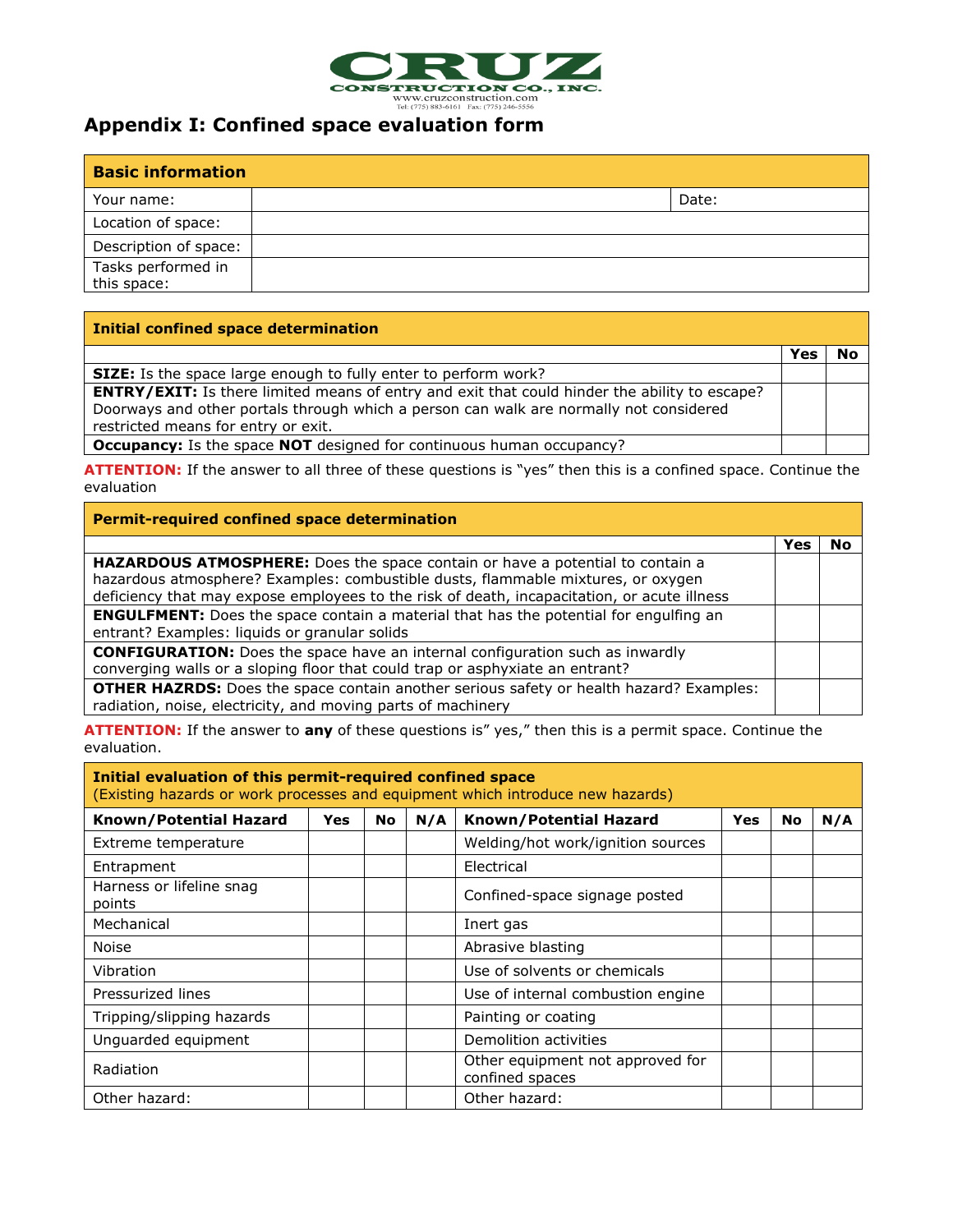

# **Appendix II: Confined space entry permit**

| Permit date:      | Work shift:    | <b>Expires:</b> |  |  |
|-------------------|----------------|-----------------|--|--|
| Time started:     | Space entered: |                 |  |  |
| Purpose of entry: |                |                 |  |  |

**ATTENTION:** If any hazards are noted prior to or during entry that are not listed on this form, cancel entry, evacuate the space, and report to your supervisor.

| Names of trained and authorized individuals |  |  |  |
|---------------------------------------------|--|--|--|
|                                             |  |  |  |
|                                             |  |  |  |
|                                             |  |  |  |
|                                             |  |  |  |
|                                             |  |  |  |

| <b>Emergency contact information</b> |  |  |  |
|--------------------------------------|--|--|--|
| Emergency                            |  |  |  |
| Responder                            |  |  |  |
| <b>Contact Person</b>                |  |  |  |
| Phone Number                         |  |  |  |

|    | <b>Pre-entry checklist</b> |                                                                                                                                                                                                                                 |                 |  |
|----|----------------------------|---------------------------------------------------------------------------------------------------------------------------------------------------------------------------------------------------------------------------------|-----------------|--|
| OK | <b>Needs</b><br>action     |                                                                                                                                                                                                                                 |                 |  |
|    |                            | Before entering the permit space, the supervisor or designee must notify the rescue<br>team. Conditions immediately dangerous to life or health (IDLH) require at least one<br>rescue team member located outside of the space. |                 |  |
|    |                            | A minimum of two employees must be assigned to the work involving permit space<br>entry. One employee must remain outside the permit space at all times.                                                                        |                 |  |
|    |                            | The surrounding area must be surveyed to show that it is free of hazards such as<br>drifting vapors from tanks, piping, sewers, or vehicle exhaust.                                                                             |                 |  |
|    |                            | Those responsible for operation of the gas monitor have been trained.                                                                                                                                                           |                 |  |
|    |                            | Gas monitor calibration tests and<br>functional test (fresh air calibration) have<br>been performed this shift on the gas<br>monitor by:                                                                                        | (Employee Name) |  |
|    |                            | The atmosphere will be continuously monitored while the space is occupied, if<br>required by entry procedure.                                                                                                                   |                 |  |

| <b>Possible atmospheric and physical hazards</b>            | <b>Yes</b> | <b>No</b> | N/A |
|-------------------------------------------------------------|------------|-----------|-----|
| Lack of oxygen                                              |            |           |     |
| Combustibles (gases, vapors, dusts)                         |            |           |     |
| Toxic gases/vapors                                          |            |           |     |
| Mechanical exposure                                         |            |           |     |
| Electrical hazards                                          |            |           |     |
| Chemical exposures                                          |            |           |     |
| Engulfment                                                  |            |           |     |
| Entrapment                                                  |            |           |     |
| Temperature extremes (potential cold stress or heat stress) |            |           |     |
| <b>Noise</b>                                                |            |           |     |
| Other nonatmospheric hazards                                |            |           |     |
|                                                             |            |           |     |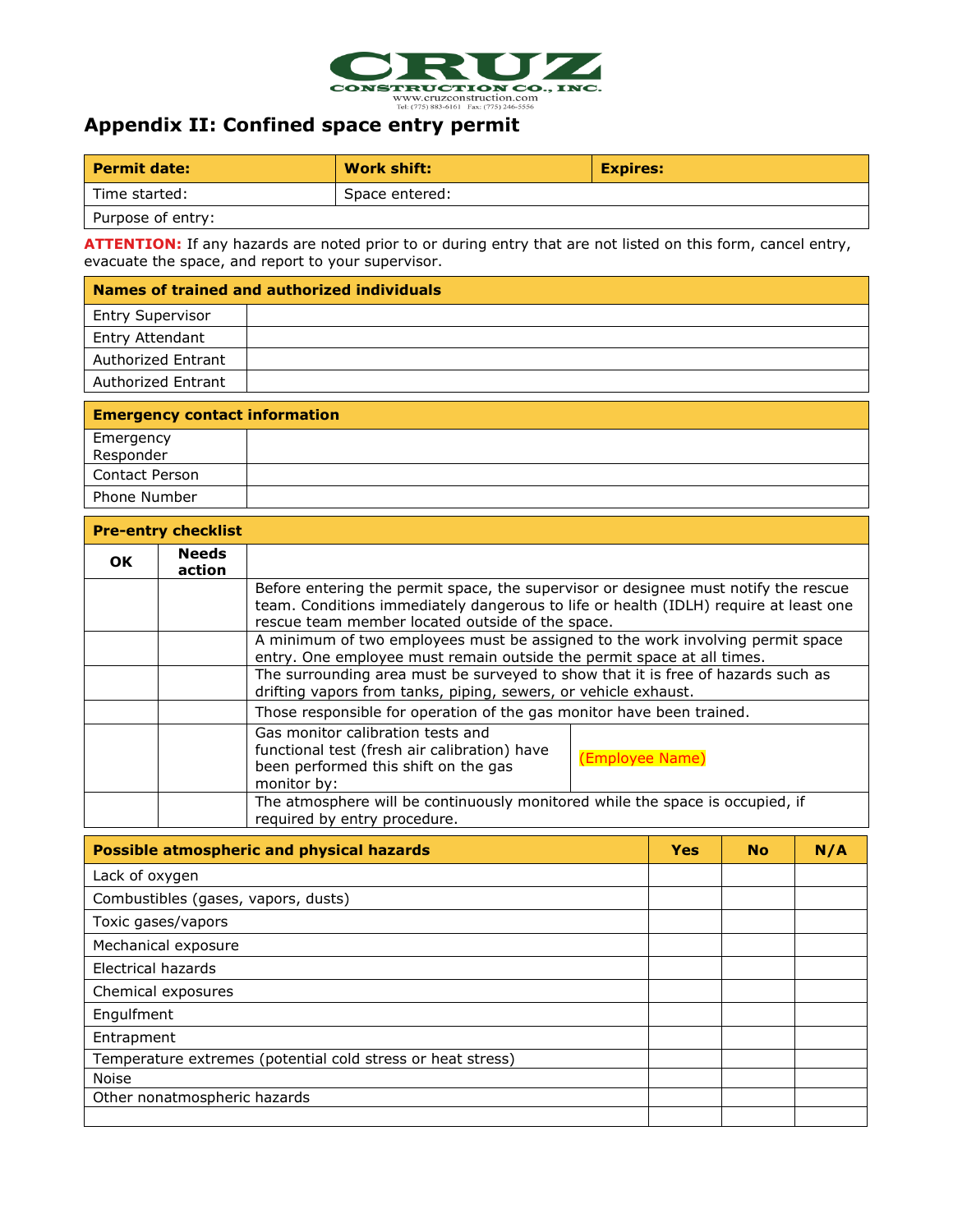

WWW.Cruzconstruction.com

| <b>Pre-entry requirements</b>          |     |           |     |                                                        |            |           |     |
|----------------------------------------|-----|-----------|-----|--------------------------------------------------------|------------|-----------|-----|
| <b>Requirements</b>                    | Yes | <b>No</b> | N/A | <b>Requirements</b>                                    | <b>Yes</b> | <b>No</b> | N/A |
| Lockout/tagout/de-<br>energize         |     |           |     | Contractor employees involved                          |            |           |     |
| Pipes broken or capped or<br>blanked   |     |           |     | Fall arrest harness/lifeline/tripod                    |            |           |     |
| Purge or flush or drain                |     |           |     | Personal Protective Equipment                          |            |           |     |
| Ventilation (natural or<br>mechanical) |     |           |     | $\Box$ Hardhat<br>$\Box$ Gloves                        |            |           |     |
| Secure area                            |     |           |     | $\Box$ Safety glasses                                  |            |           |     |
| Safe lighting                          |     |           |     | $\Box$ Respirator<br>□ Other: (Define Type)            |            |           |     |
| Non-sparking tools                     |     |           |     | Other PPE (Define Type)                                |            |           |     |
| Communication method<br>(Define Type)  |     |           |     | Hot work permit (Define precautions<br>to be followed) |            |           |     |
| (other procedures to be<br>followed)   |     |           |     | (other procedures to be followed)                      |            |           |     |

| <b>Air-monitoring instruments</b> |                          |  |  |  |  |  |
|-----------------------------------|--------------------------|--|--|--|--|--|
| Manufacturer, Model Name & #:     | <b>Calibration Date:</b> |  |  |  |  |  |
|                                   |                          |  |  |  |  |  |
|                                   |                          |  |  |  |  |  |

| <b>Space-monitoring results</b>                                  |                                    | Test 1          |  | Test 2                        |  | Test 3                        |  | Test 4                        |  |
|------------------------------------------------------------------|------------------------------------|-----------------|--|-------------------------------|--|-------------------------------|--|-------------------------------|--|
| <b>Continuously Monitor</b><br>and Record<br><b>Periodically</b> | Permissible<br><b>Entry Levels</b> | Time<br>Initial |  | <b>Time</b><br><b>Initial</b> |  | <b>Time</b><br><b>Initial</b> |  | <b>Time</b><br><b>Initial</b> |  |
| Percent oxygen                                                   | 19.5% to<br>23.5%                  |                 |  |                               |  |                               |  |                               |  |
| Combustible gas                                                  | Less than<br>10% LEL               |                 |  |                               |  |                               |  |                               |  |
| Hydrogen Sulfide                                                 | 5 ppm                              |                 |  |                               |  |                               |  |                               |  |
| Carbon Monoxide                                                  | 25 ppm                             |                 |  |                               |  |                               |  |                               |  |
| Other gas                                                        |                                    |                 |  |                               |  |                               |  |                               |  |
| Other gas                                                        |                                    |                 |  |                               |  |                               |  |                               |  |

| This permit has been terminated for the following reason: |          |      |                              |  |  |  |
|-----------------------------------------------------------|----------|------|------------------------------|--|--|--|
| Work completed                                            | Canceled | Time | Other reason for cancelation |  |  |  |
| ∣⊓                                                        |          |      |                              |  |  |  |

\_\_\_\_\_\_\_\_\_\_\_\_\_\_\_\_\_\_\_\_\_\_\_\_\_\_\_\_\_\_\_\_\_\_\_\_\_\_\_\_\_\_\_\_\_\_\_\_\_\_\_\_\_\_\_\_\_\_\_\_\_\_\_\_\_\_\_\_\_\_\_\_\_\_\_\_\_\_\_\_\_\_\_\_\_\_\_\_

Supervisor's signature Time Date

Return this completed permit to **Billy Dunn, General Manager** for review. File and retain for one year.